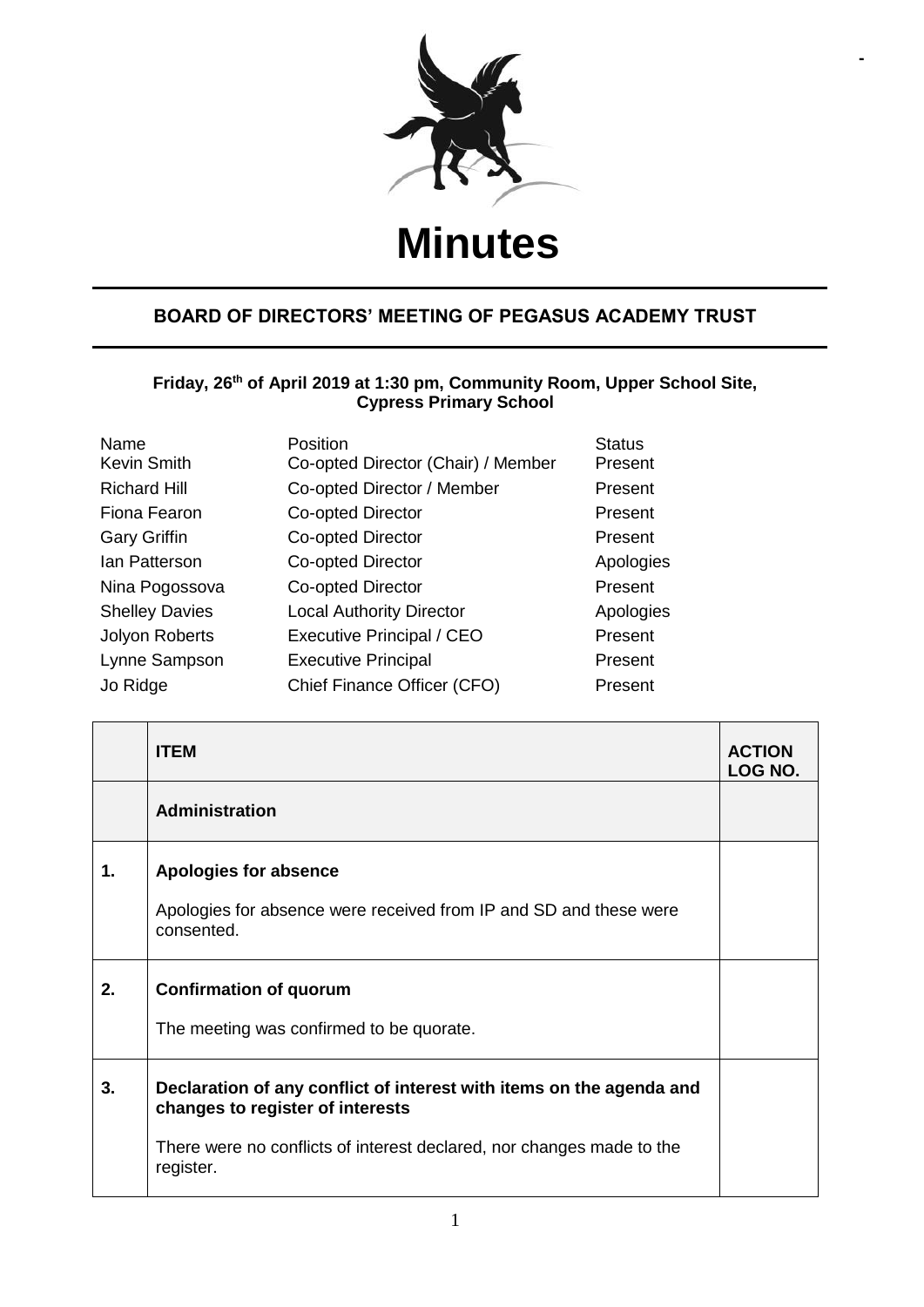| 4. | <b>Board membership changes</b>                                                                                                                                                                                                                                                                               |     |
|----|---------------------------------------------------------------------------------------------------------------------------------------------------------------------------------------------------------------------------------------------------------------------------------------------------------------|-----|
|    | The Chair confirmed to the Board that GG had agreed to stay on for<br>another term as a co-opted director of the Trust.                                                                                                                                                                                       |     |
|    | RESOLUTION: The Board agreed that GG be appointed for another<br>four year term as a director of the Trust.                                                                                                                                                                                                   |     |
|    | SD is still in discussions with the Trust over whether she will continue as<br>a director.                                                                                                                                                                                                                    |     |
| 5. | Minutes of the previous meeting (15 <sup>th</sup> of February 2019)                                                                                                                                                                                                                                           |     |
|    | It was noted that in item 6, it should have read "Change the letterhead to<br>Executive Principals", not to Executive Head.                                                                                                                                                                                   |     |
|    | Confidential minutes of 14 <sup>th</sup> of December 2018 were also agreed.                                                                                                                                                                                                                                   |     |
|    | RESOLUTION: The minutes were reviewed and it was agreed that<br>they constituted a true and accurate reflection of the meeting. The<br>main and confidential minutes were signed by the Chair.                                                                                                                |     |
| 6. | Matters arising not discussed elsewhere and Action Log                                                                                                                                                                                                                                                        |     |
|    | <b>Matters arising</b>                                                                                                                                                                                                                                                                                        |     |
|    | Directors discussed the matter of MACs attending Directors' meetings as<br>raised by MD, chair at CYP. It was agreed the "rules of engagement"<br>needed to be set down within the governance document in order to<br>ensure that meetings continue to run smoothly and that confidentiality is<br>respected. |     |
|    | It was agreed to trial the attendance at the July meeting to see how it<br>goes and then make a firm decision for the next academic year.                                                                                                                                                                     |     |
|    | ACTION: JR and RH to review and update the governance document<br>to reflect these changes.                                                                                                                                                                                                                   | 078 |
|    | ACTION: Add attendance of MACs at Directors' meetings to the next<br>agenda.                                                                                                                                                                                                                                  | 079 |
|    | <b>ACTION: Add feedback from MACs' and Directors' Day to next</b><br>agenda.                                                                                                                                                                                                                                  | 080 |
|    | <b>Action Log</b>                                                                                                                                                                                                                                                                                             |     |
|    | Item 056 is on the agenda for this meeting and can be closed.                                                                                                                                                                                                                                                 |     |
|    | Item 057 has been discussed at SLT meeting and can therefore be<br>closed.                                                                                                                                                                                                                                    |     |
|    | Item 067 is still pending.                                                                                                                                                                                                                                                                                    |     |
|    | Items 074 to 076 are on the agenda and can therefore be closed.                                                                                                                                                                                                                                               |     |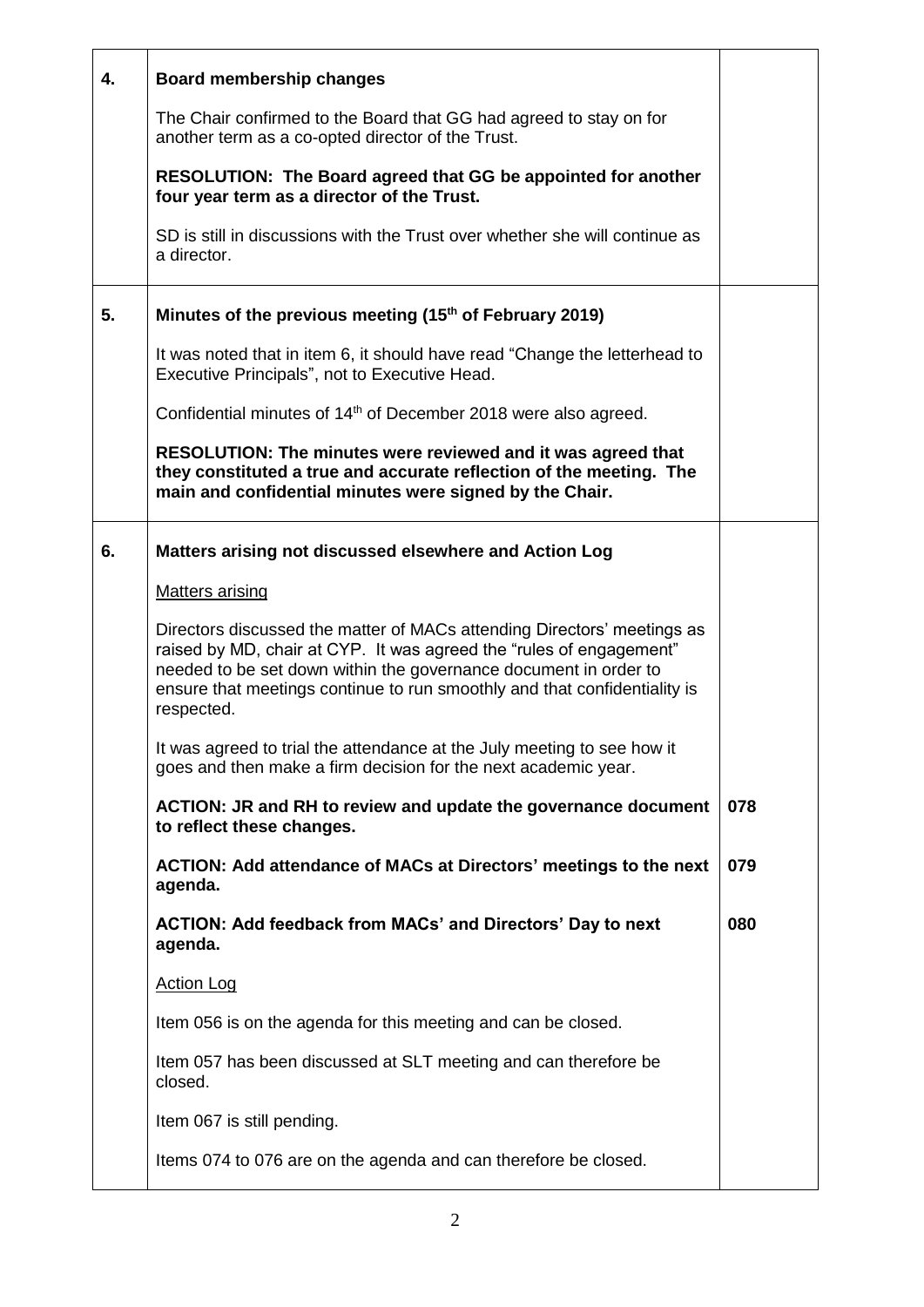|                  | <b>Trust-level items</b>                                                                                                                                                                                                                                                                                                                                                                                                                                          |     |
|------------------|-------------------------------------------------------------------------------------------------------------------------------------------------------------------------------------------------------------------------------------------------------------------------------------------------------------------------------------------------------------------------------------------------------------------------------------------------------------------|-----|
| $\overline{7}$ . | <b>Strategy and future development of Trust</b>                                                                                                                                                                                                                                                                                                                                                                                                                   |     |
|                  | Consultation on holiday extension in October half term                                                                                                                                                                                                                                                                                                                                                                                                            |     |
|                  | The CEO reported that there has been an appetite for the proposed<br>extension of the half term holiday from both parents and staff members<br>and explained that the proposal was for a longer school day and two<br>weeks holiday in October. The extra time in the school day will allow for<br>more reading time; also the Daily Mile, and other activities.                                                                                                  |     |
|                  | ACTION: Conduct a formal survey (staff and parents) prior to the<br>meeting in July.                                                                                                                                                                                                                                                                                                                                                                              | 081 |
|                  | ACTION: Add to July's meeting agenda.                                                                                                                                                                                                                                                                                                                                                                                                                             | 082 |
|                  | Pitch to local school                                                                                                                                                                                                                                                                                                                                                                                                                                             |     |
|                  | Directors agreed that lessons learned in relation to the project with a local<br>secondary school had positively benefited the Trust in that 'red lines'<br>were no clearer with regard to autonomy and responsibilities when joining<br>the Trust. The EP reported that, in a recent example, a primary school<br>felt that there was insufficient autonomy given to the school under the<br>PAT model and that was the reason why they went with another trust. |     |
|                  | Directors agreed that the school would have been a good addition to the<br>Trust but that PAT would not suffer due to the decision. Directors<br>questioned why the school had gone to another Trust. The CEO<br>explained that they had gone with a Trust that was more geographically<br>disparate which gave the school the autonomy they wanted. The school<br>was not keen on the Head of School model used by PAT.                                          |     |
|                  | Directors discussed whether they should review the presentation that the<br>Trust gives to prospective schools to see how the Trust is presented and<br>to make suggestions for changes.                                                                                                                                                                                                                                                                          |     |
|                  | To date, the Trust has grown by supporting schools in difficulties, which<br>is its strength. The directors said that they would like to consider the<br>presentation with respect to "Good" or better schools as this would<br>require a different approach.                                                                                                                                                                                                     |     |
|                  | A suggestion was made to show the presentation to MACs so that they<br>can also consider how the Trust is being marketed; they may be able to<br>make suggestions regarding items that may help sway the decision<br>towards PAT.                                                                                                                                                                                                                                 |     |
|                  | The CEO explained that during the presentations the Trust focuses on<br>Staff Development in particular as the Trust feel that this is a significant<br>factor in making a decision as to which Trust to join. He explained that<br>BN from CYP attended the presentation to provide the parents' point of<br>view from a new school's perspective, PR from EPS attended as well in<br>order to explain the Head of School model and its advantages.              |     |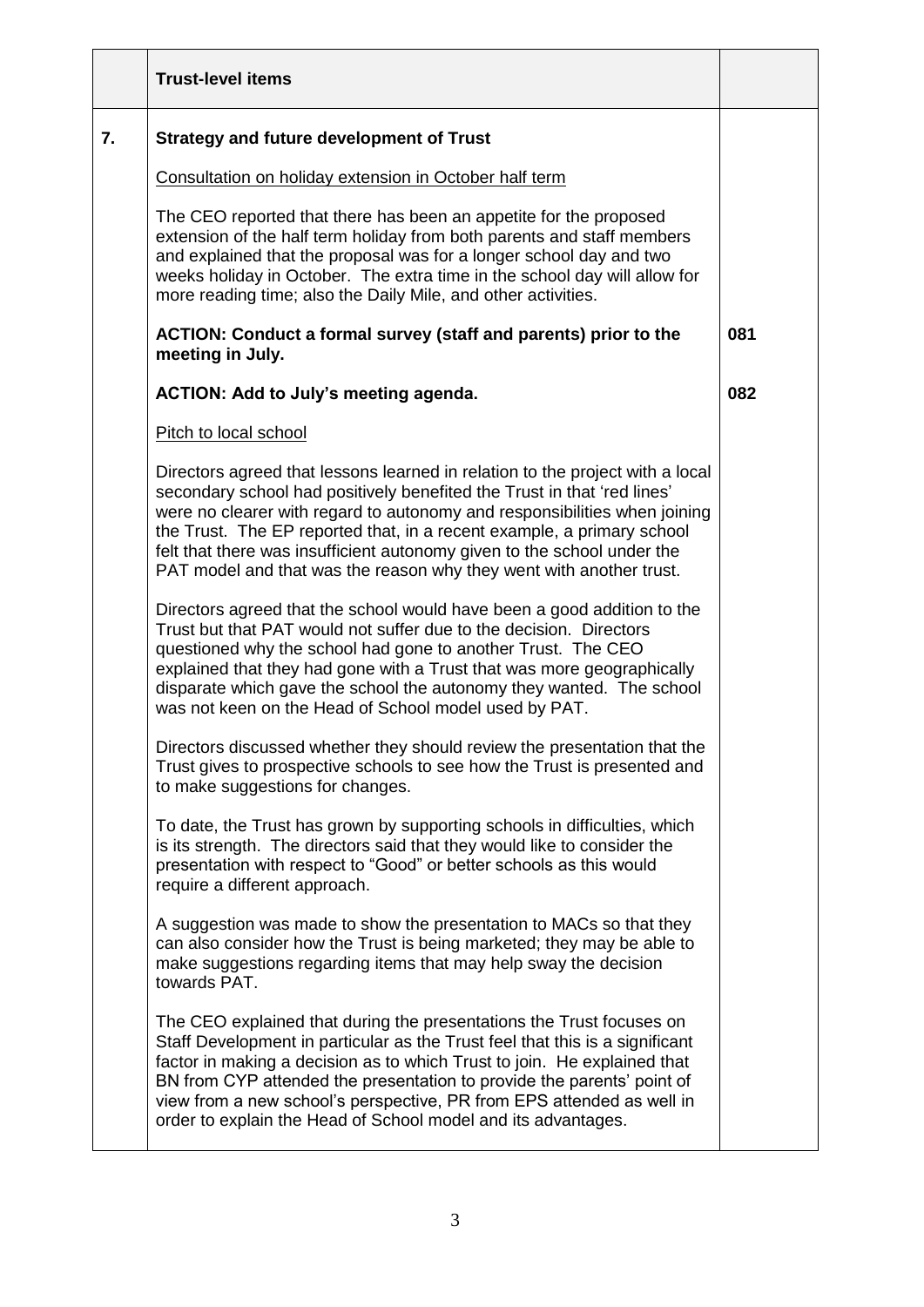|     | In summary the directors agreed that they were open to new schools<br>joining the Trust, particularly "good" schools, but that a secondary school<br>is on the back burner at the moment.                                                                                                                                                                                                                                                                                                                             |  |
|-----|-----------------------------------------------------------------------------------------------------------------------------------------------------------------------------------------------------------------------------------------------------------------------------------------------------------------------------------------------------------------------------------------------------------------------------------------------------------------------------------------------------------------------|--|
| 8.  | <b>Report from the Finance Committee</b>                                                                                                                                                                                                                                                                                                                                                                                                                                                                              |  |
|     | The financial situation at the Trust was summarised briefly; directors<br>were reminded that when the budget forecast was submitted in July 2018<br>the Trust had had a potential £600K deficit in their budget. This had<br>been reduced with revisions, cost savings and new funding to a budget<br>deficit of £200K in February. All agreed that there would continue to be<br>funding issues going forward but that there had been lots of hard work<br>completed in getting the deficit reduced on such a scale. |  |
|     | <b>EPS</b>                                                                                                                                                                                                                                                                                                                                                                                                                                                                                                            |  |
|     | The restructure has been completed. The CEO stated his belief that any<br>resulting ET appeals should be contested, in spite of the cost, as to not<br>do so would result in further costs as PAT's model would then be open to<br>challenge in the future.                                                                                                                                                                                                                                                           |  |
|     | <b>CYP</b>                                                                                                                                                                                                                                                                                                                                                                                                                                                                                                            |  |
|     | The restructure is in the early stages at this school. It is a difficult<br>situation as the school is expecting an OFSTED inspection at any time<br>and staff morale will certainly be affected. The school needs to save<br>£100K going forward. The Trust is conscious of the potential impact on<br>Little Cypress which requires high ratios.                                                                                                                                                                    |  |
|     | Directors agreed that the restructure has to go ahead regardless of the<br>potential of an OFSTED inspection, saying that it was essential to be in a<br>balance budget situation.                                                                                                                                                                                                                                                                                                                                    |  |
| ັນ. | <b>Staffing</b>                                                                                                                                                                                                                                                                                                                                                                                                                                                                                                       |  |
|     | This item has already been covered elsewhere in the agenda.                                                                                                                                                                                                                                                                                                                                                                                                                                                           |  |
| 10. | <b>Trust Governance Training and Development</b>                                                                                                                                                                                                                                                                                                                                                                                                                                                                      |  |
|     | Directors' discussed how the Trust can promote training for MACs and<br>the difficulties faced in the current provision.                                                                                                                                                                                                                                                                                                                                                                                              |  |
|     | Octavo's courses run in Central Croydon and in Bromley. The Chair felt<br>that too many courses take place in Bromley but are not repeated<br>centrally. It was also agreed that online courses were frequently much<br>more convenient for MACs who are prevented from attending in-person<br>training for a variety of reasons.                                                                                                                                                                                     |  |
|     | A director confirmed that Academy Ambassadors provide online training<br>for people that they place with schools.                                                                                                                                                                                                                                                                                                                                                                                                     |  |
|     | A method of tracking training needs to be developed. It was thought that<br>Octavo had a facility to track training completion on its courses on its<br>online platform.                                                                                                                                                                                                                                                                                                                                              |  |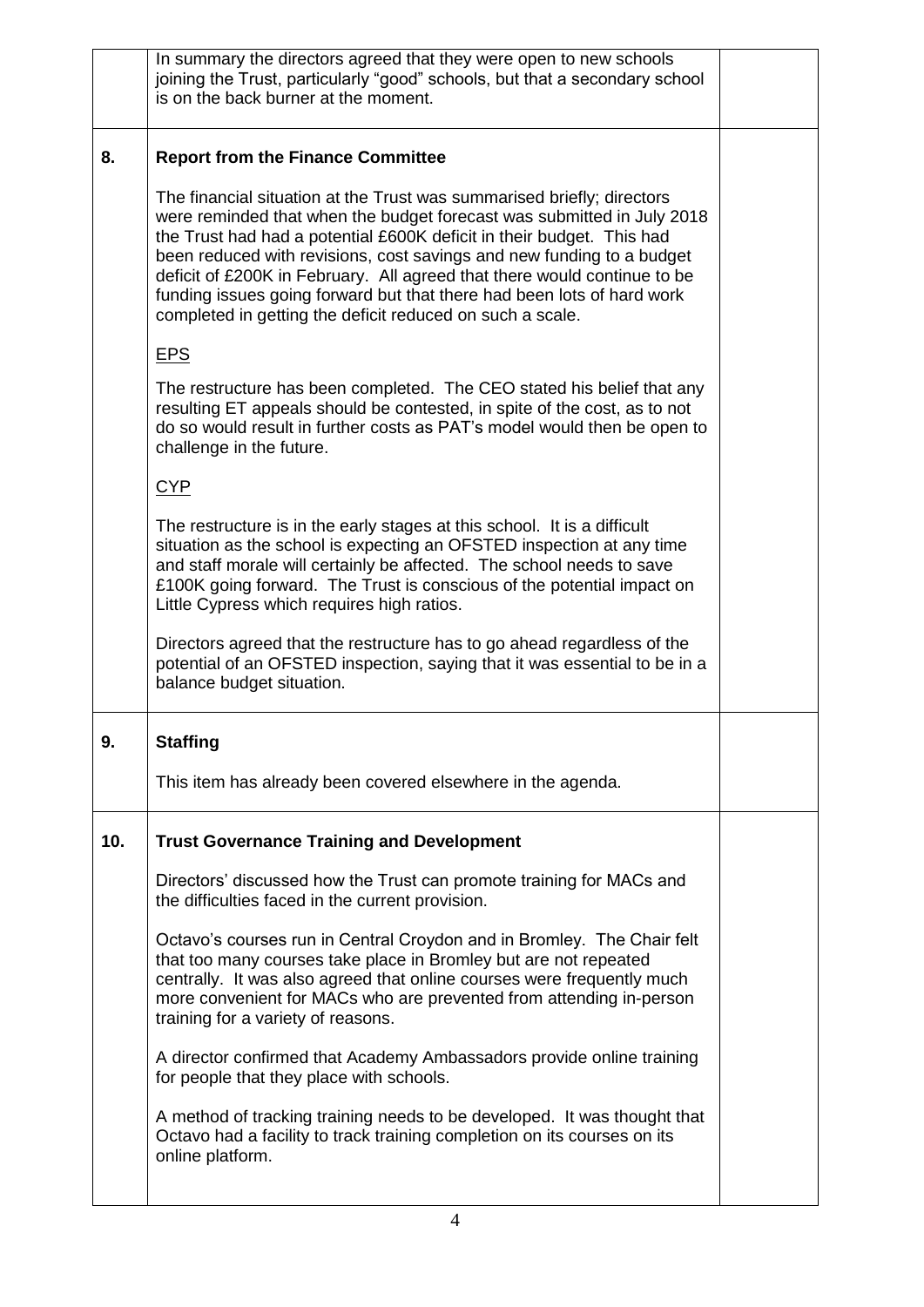|     | ACTION: KS to send details of the courses that appear to only take<br>place in Bromley.                                                                                                                                                                                                                                                                                                                                                                                                                                                                                                                                              | 083 |
|-----|--------------------------------------------------------------------------------------------------------------------------------------------------------------------------------------------------------------------------------------------------------------------------------------------------------------------------------------------------------------------------------------------------------------------------------------------------------------------------------------------------------------------------------------------------------------------------------------------------------------------------------------|-----|
|     | ACTION: RH to investigate membership of the NGA for the Trust.                                                                                                                                                                                                                                                                                                                                                                                                                                                                                                                                                                       | 084 |
|     | ACTION: RH to confirm whether Octavo have a facility to track<br>course completion online.                                                                                                                                                                                                                                                                                                                                                                                                                                                                                                                                           | 085 |
|     | Governor visits                                                                                                                                                                                                                                                                                                                                                                                                                                                                                                                                                                                                                      |     |
|     | The form for MAC visits needs to be agreed and issued to all MACs.                                                                                                                                                                                                                                                                                                                                                                                                                                                                                                                                                                   |     |
|     | Directors attending MAC meetings need to inform the Chair that they are<br>doing so.                                                                                                                                                                                                                                                                                                                                                                                                                                                                                                                                                 |     |
|     | <b>ACTION: Issue and agree MAC visit form.</b>                                                                                                                                                                                                                                                                                                                                                                                                                                                                                                                                                                                       | 086 |
| 11. | <b>Facilities Management</b>                                                                                                                                                                                                                                                                                                                                                                                                                                                                                                                                                                                                         |     |
|     | The CEO explained that a CIF bid had been accepted, providing CYP<br>with approximately £300K funding to replace the boilers in Upper CYP -<br>the work will be carried out during the summer holidays. The plan is to<br>continue to invest in improving classrooms as they tend to be the area<br>that new parents observe most closely when they visit the school and the<br>school office in Upper CYP will be moved to beneath the Community<br>Room, allowing the Trust to further improve safeguarding on the site.<br>The old school office will be converted to a library which the parents have<br>said they wish to fund. |     |
|     | A director raised a concern that the Trust were spending money on<br>capital works at the same time as they were commencing a restructure of<br>staffing at the school, however they were assured that the monies spent<br>on capital works were a separate and ring fenced budget which cannot<br>be spent on operational expenses.                                                                                                                                                                                                                                                                                                 |     |
|     | RESOLUTION: Directors agreed that the preparatory work for the<br>relocation of the school office could go ahead.                                                                                                                                                                                                                                                                                                                                                                                                                                                                                                                    |     |
|     | <b>School-specific</b>                                                                                                                                                                                                                                                                                                                                                                                                                                                                                                                                                                                                               |     |
| 12. | <b>Academy Councils</b>                                                                                                                                                                                                                                                                                                                                                                                                                                                                                                                                                                                                              |     |
|     | To note academy council minutes (Spring 2019 meeting)<br>12.1 Whitehorse Infant School<br>12.2 Whitehorse Junior School<br>12.3 Ecclesbourne Primary School<br>12.4 Beulah Infant School<br>12.5 Cypress Primary School                                                                                                                                                                                                                                                                                                                                                                                                              |     |
|     | The minutes that were available for directors were noted. A system is in<br>place to ensure that minutes production is improving.                                                                                                                                                                                                                                                                                                                                                                                                                                                                                                    |     |
|     | ACTION: Add KS to the minute distribution after each meeting.                                                                                                                                                                                                                                                                                                                                                                                                                                                                                                                                                                        | 087 |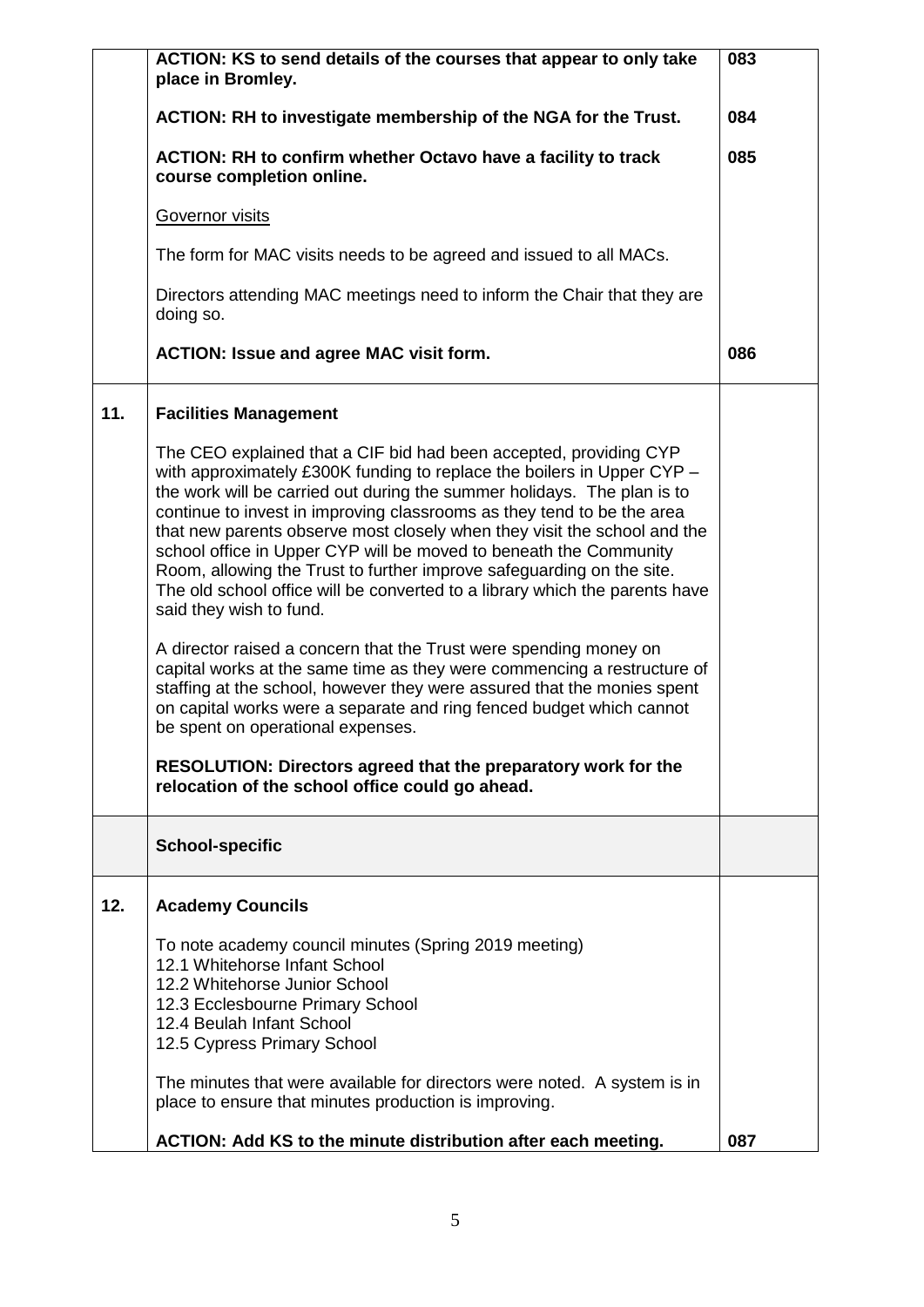|     | Administration                                                                                                                                                                                                                                                                                                                                                                    |  |
|-----|-----------------------------------------------------------------------------------------------------------------------------------------------------------------------------------------------------------------------------------------------------------------------------------------------------------------------------------------------------------------------------------|--|
| 13. | <b>Correspondence to the Chair</b>                                                                                                                                                                                                                                                                                                                                                |  |
|     | There was no correspondence to the Chair.                                                                                                                                                                                                                                                                                                                                         |  |
| 14. | <b>Confidential items</b>                                                                                                                                                                                                                                                                                                                                                         |  |
|     | There was one confidential item discussed; please see separate minutes.                                                                                                                                                                                                                                                                                                           |  |
| 15. | Any other business                                                                                                                                                                                                                                                                                                                                                                |  |
|     | <b>Easter School and holiday camp</b>                                                                                                                                                                                                                                                                                                                                             |  |
|     | The Easter school was very successful; teachers believe that this assists<br>best the children who are in the 'grey area' where a few extra marks<br>could make the difference for them in terms of meeting the national<br>standard. These children typically do not benefit from two weeks out of<br>school at this time of year and the Easter school helps to bridge the gap. |  |
|     | The holiday camp run at CYP was very well attended.                                                                                                                                                                                                                                                                                                                               |  |
|     | <b>Food initiatives</b>                                                                                                                                                                                                                                                                                                                                                           |  |
|     | BINF are investigating providing 'Magic Breakfast' for their children and<br>the Trust have been asked to participate in Holiday Hunger, a Croydon<br>initiative, which is a month long activity camp during the summer<br>activities designed to provide food and activities for children from poor<br>backgrounds.                                                              |  |
|     | Staffing                                                                                                                                                                                                                                                                                                                                                                          |  |
|     | Currently 4 teachers (2 X Year 2 and 2 X Year 6) are required for<br>September.                                                                                                                                                                                                                                                                                                   |  |
|     | <b>EPS</b>                                                                                                                                                                                                                                                                                                                                                                        |  |
|     | The directors wished to register their thanks to GO for all her help and<br>support at EPS during the restructuring process.                                                                                                                                                                                                                                                      |  |
|     | New directors                                                                                                                                                                                                                                                                                                                                                                     |  |
|     | Directors discussed sources of new directors, including Academy<br>Ambassadors and Governors for Schools, which will be investigated by<br>the Chair to fill the current vacancies.                                                                                                                                                                                               |  |
| 16. | <b>Next meeting dates</b>                                                                                                                                                                                                                                                                                                                                                         |  |
|     | Wednesday, 1 <sup>st</sup> of May 2019 MACs' and Directors' Day<br>Friday, 12 <sup>th</sup> of July 2019 at 1:30 pm BoD meeting (final approval of<br>budgets before submission to ESFA)<br>Suggested dates for 2019-20:                                                                                                                                                          |  |